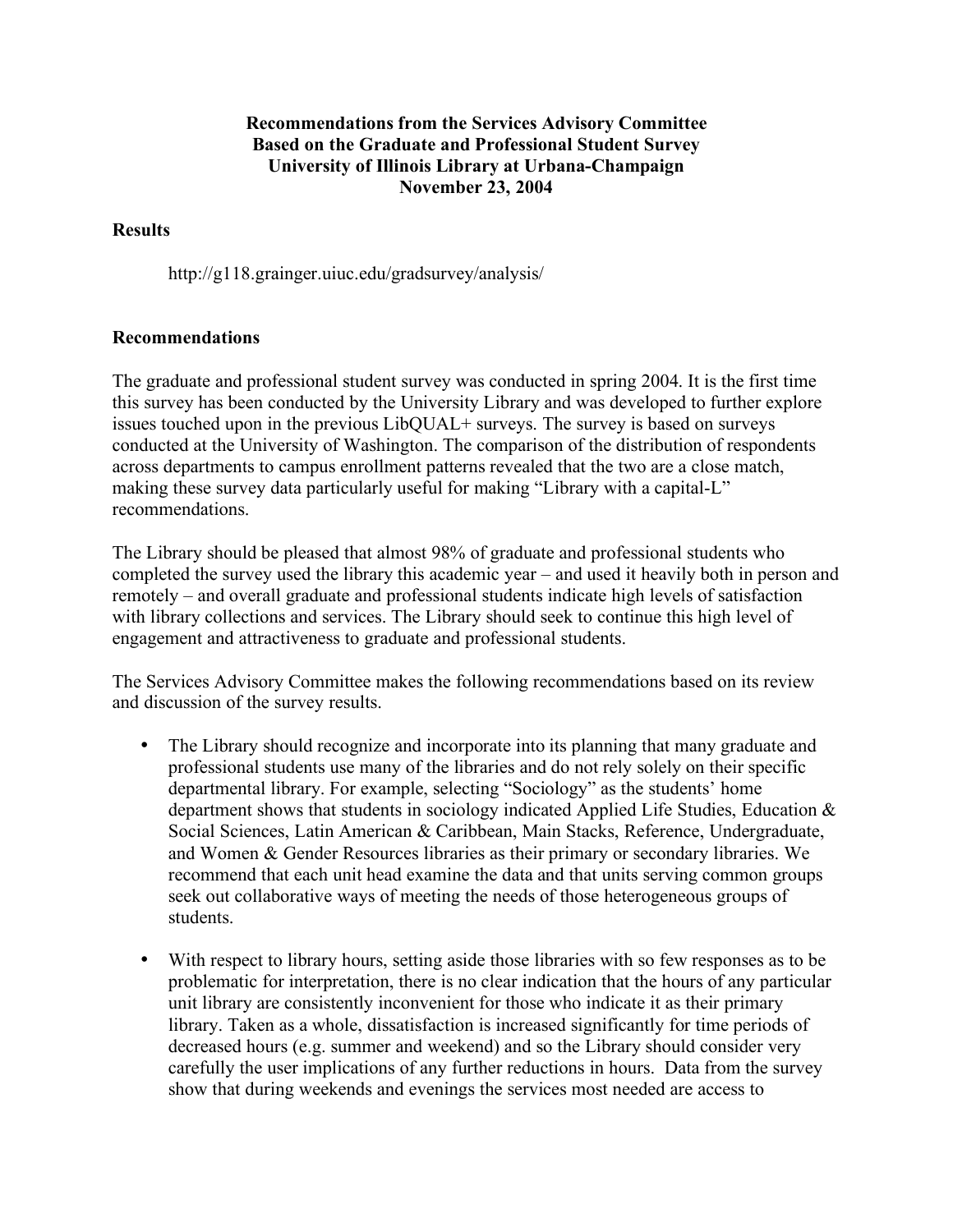collections (63.3%) and check-out materials (61%) and 25.7% also indicate a need for reference assistance. Should hours be further reduced, a potential strategy to pursue would be a centralized retrieval service in the Main Library and aggressive referrals to the central chat reference service from departmental library webpages. We task ourselves as members of the Services Advisory Committee with incorporating these data in our future discussions of service points and library hours. We recommend that the Library Budget Group and the Budget Implementation Team also incorporate these data in their deliberations.

- Given that, on a <u>weekly or more often</u> basis, 45.7% visit the library in person and that the top reason for visiting the library weekly or more often is individual/study work, "library as place" remains an important component of services to graduate and professional students. The Library should continue upgrading and remodeling user spaces in the libraries with careful attention to the need for study and work spaces. We recommend that the Director of Library Facilities incorporate these data in space planning decisions.
- With 25% of the respondents indicating they use the library on behalf of someone else at least quarterly and with 4.3% doing so weekly or more often, the Library should offer a workshop titled, for example, "Doing Someone Else's Research: Tips and Strategies" on a regular basis. We recommend that the Reference Library (in consultation with other units – particularly Central Circulation and IRRC) develop and offer this workshop as it would be aimed at students in many disciplines and likely focus on common information discovery and access tools, strategies, and issues.
- The Library Gateway was ranked as very important by 71% of respondents and more than somewhat important by 18%. The Gateway thus ranks as the most important Library service offered. Given that the most often reported remote library uses weekly or more often are: search the UIUC online library catalog, look for full-text journal articles, search library-provided electronic article indexes, and look for other full-text (e.g. reserves, reference works), the Library Gateway website is extremely important and thus deserves ongoing development and attention as the Library's "front door." 65.1% indicate they use the library from an office computer and 51.4% use the library from a home computer on a weekly or more often basis. Thus, we recommend that the Associate University Librarian for Information Technology Policy and Planning create a Gateway Development and Oversight Committee that includes both technical staff and librarians with expertise in graduate student information seeking and retrieval. We suspect that future surveys will show similar – if not stronger – patterns of remote use by undergraduates and faculty and so librarians with expertise in undergraduate and faculty information seeking are also recommended as committee members.
- With respect to collections, given the importance of online content and resource discovery tools, we encourage continued and increased acquisition of electronic content and resources. The online content of greatest importance to graduate and professional students are electronic journals, the online catalog, and electronic article indexes and abstracts. Finally, it is also worthwhile to note that in indicating priorities for the Library, more than two-thirds of the respondents selected provide electronic access to current